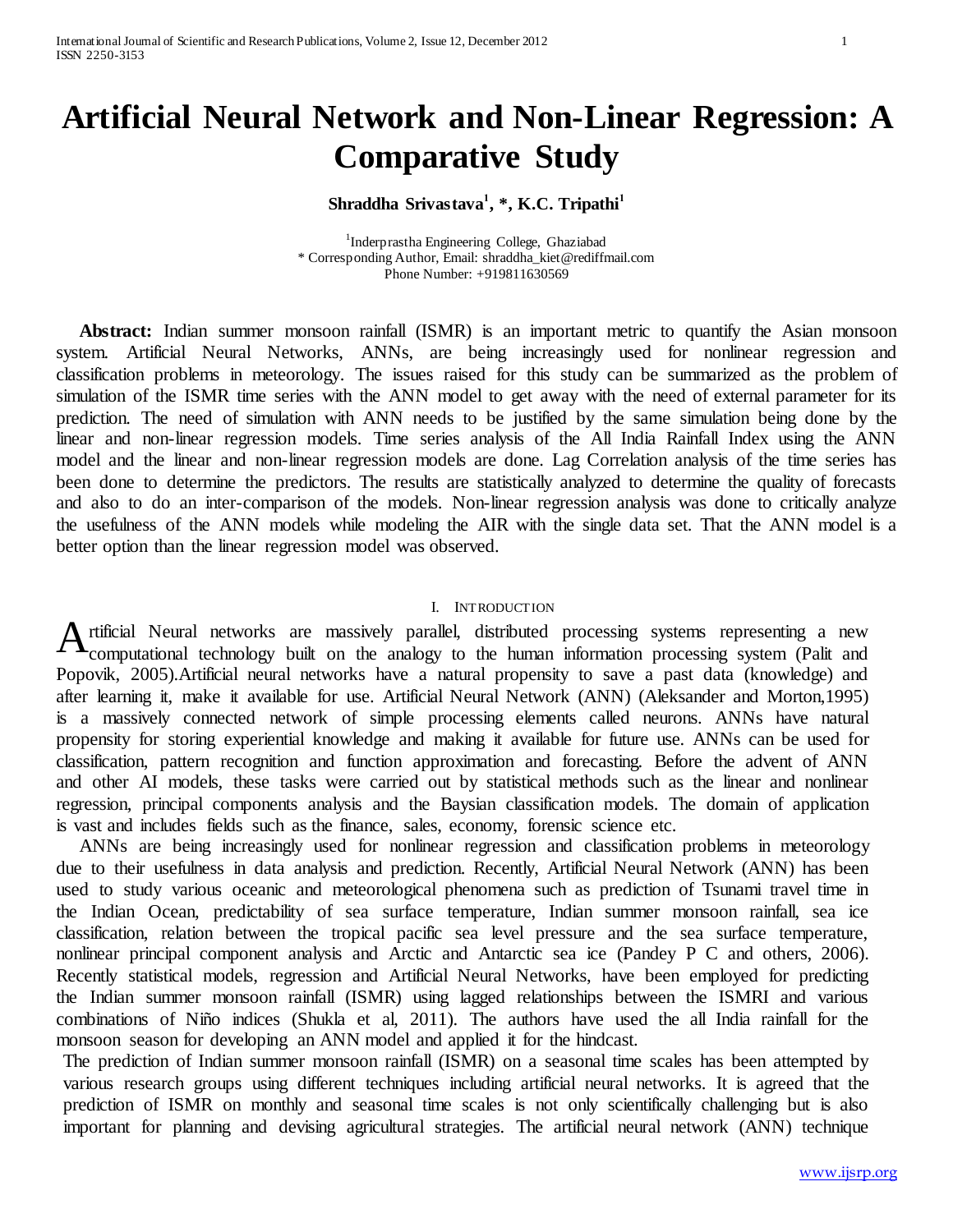with error- back-propagation algorithm has been successfully used to provide prediction (hindcast) of ISMR on monthly and seasonal time scales (Sahai et al, 2000).

 The models described in [Linear Regression Models](http://www.mathworks.in/help/toolbox/stats/bq_676m-2.html#bq_676m-3) are often called *empirical models*, because they are based solely on observed data. Model parameters typically have no relationship to any mechanism producing the data. To increase the accuracy of a linear model within the range of observations, the number of terms is simply increased.Nonlinear models, on the other hand, typically involve parameters with specific physical interpretations. While they require *a priori* assumptions about the data-producing process, they are often more parsimonious than linear models, and more accurate outside the range of observed data.Polynomial equations have the general form:

 $y = b_0 + b_1x^1 + b_2x^2 + b_3x^3 + b_4x^4 + b_5x^5 + ... b_nx^n$ 

where  $b_0$  is an optional constant term and  $b_1$  through  $b_n$  are coefficients of increasing powers of x. You must specify the order of the polynomial to which you wish to fit your data.

A quadratic polynomial equation  $(y = b_0 + b_1x + b_2x^2)$  is called a second order polynomial.

#### II. METHODLOGY

## **2.1DATA**

 The 140 year monthly data set of (1871-2010) of ALL-INDIA RAINFALL of 30 meteorological subdivisions encompassing 2,880,324 SQ.KM.with a resolution of up to 0.1 mm/month obtained from the Indian Institute of Tropical Meteorology web[site \(ftp://www.tropmet.res.in/pub/data/rain/iitm-regionrf.txt\),](ftp://www.tropmet.res.in/pub/data/rain/iitm-regionrf.txt), with)  [with](ftp://www.tropmet.res.in/pub/data/rain/iitm-regionrf.txt), with) the original source as referred by the department being the Indian Meteorological Department (IMD), shall be used for the analysis.

## **2.2 METHOD OF ANALYSYS**

The methodology essentially involves time series prediction. Back propagation ANN model with delta learning rule has been designed for the prediction of the all India rainfall.The correlation is one of the most common and most useful statistics. A correlation is a single number that describes the degree of relationship between two variables. In MATLAB correlation is found with the function "corrcoef(var1,var2)". In our study relation have been calculated taking 1lag to 12lag between the month of AIR data points of 140 years.It is seen that correlation have been found more than 0.5.we have taken 1lag relation for the prediction. Followings are the plot between lag1 to lag12 correlated value of the AIR data sets.

 The determination of predictors is an important step as this is a precursor to a good prediction model. Autocorrelation analysis was done for the determination of predictors and also to establish the basis for an attempt to design such a prediction model. Autocorrelation value of a series with a lagged series of itself gives an insight of the level of dependence of the future values in the series on the present value. Statistical prediction models predict the time series ahead of time by exploiting the patterns in the past data. The 140 year monthly data set obtained from the above source was analyzed for any autocorrelations.

## **2.3 Partitioning of data set and normalization**

 After determining the predictors, the ANN model is developed with the predictors as the input and the predictand as the target values. The entire time series has been divided into three parts-training, crossvalidation and testing (Haykin, 2002).

The data points have been taken of twelve months of 140 years from AIR. All the data points have been taken serially month wise and year wise in an array of 1680 data points. As discussed in the previous chapter, we have taken care of the over fitting phenomenon by partitioning the data into three parts; one is for training, second is for validation and third is for testing. We have split data points for the training and testing. We have taken starting 1631 data points for the training. Data points for the validation have been chosen randomly among 1631 data points. Last 48 values have been chosen for the testing.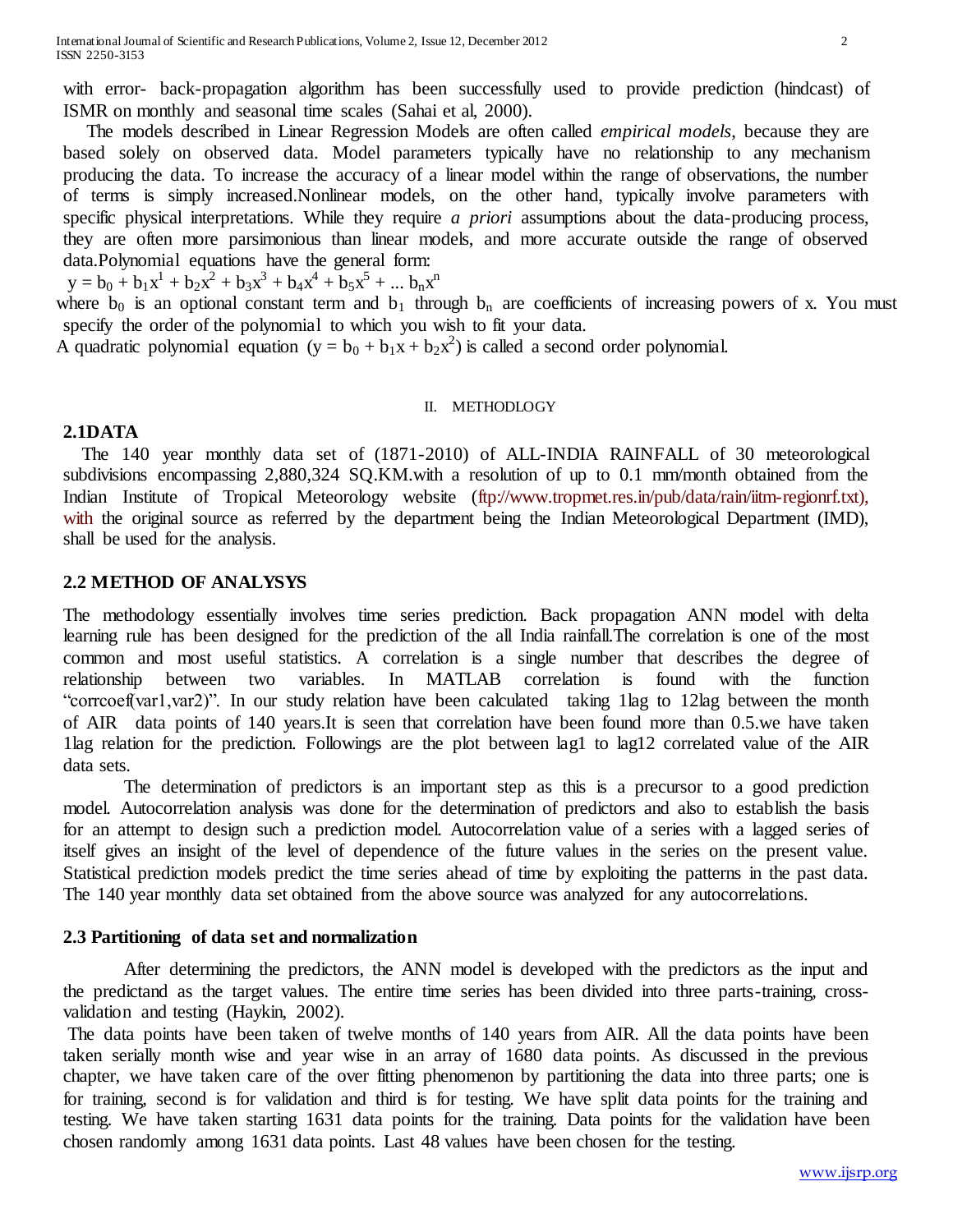The predictor and the predictand series has been normalized in the range 0.2-0.8 using the following scheme

$$
Xn = [(X - Xmin)(Xmax - Xmin)] * 0.6 + 0.2
$$
 (2.1)

where X is the data value,  $X_{\text{max}}$  is the maximum value for the predictor/ predictand,  $X_{\text{min}}$  is the minimum value for the predictor/ predictand and  $X_n$  is the normalized value of the predictor/ predictand. The factors of 0.6 and 0.2 are included so that the normalized values are not 0.0 or 1.0. If this is not taken of then it may happen that the test data lies beyond the extreme values of 0.0 or 1.0. In such case as  $X_n$ approaches these extreme values, the derivative of the sigmoid function becomes 0 and no learning occurs (Tsintikidis,1997).

## **2.4Training and Validation**

 The training data consisted of 1631 points. The initialization was randomly done. The problem of local minima was avoided by initializing the network with different initial configurations. The overall methodology that was followed is outlined as follows:

The ANN was randomly initialized

- 1. The training is done using the backpropagation algorithm and following the stopping criteria
- 2. One more neuron is added in the hidden layer and step 2 repeated. The minimum error in this step is compared with the previous minimum error. The architecture with larger error is discarded.
- 3. The architecture obtained in step 3 is retained.

The training is stopped after every 10 cycles and the cross-validation is done.

#### **2.5 Testing on unseen data**

 The model obtained by following the steps in the above section is applied to the test data and the performance is evaluated. Variance in the training and test data were same and so it was ensured that the training samples correctly represented the population.

## **2.6 Regression models**

 Linear and non-linear regression models have been made to model the above relationship. Non-linear regression models till 2<sup>nd</sup> order is made. The training and test data are the same as that for the ANN model.

#### III. EXPERIMENTAL RESULT

Table 1 shows the results of the performance evaluation of the ANN model. It can be seen that (table 1) the correlation coefficient is better when  $n = 6$  (0.76) than when  $n = 5$  (=0.75). Also, the RMSE for  $n = 6$  $(0.1071)$  is better than the RMSE for  $n = 5$  (0.1084). However, the values do not differ much.

The standard deviation of the observed scaled air for the test case is 0.1622. It can be seen that the RMSE values for both the cases is smaller than the standard deviation for the observed data. The standard deviation (SD) of the observed data is an important parameter which must be considered in evaluating the performance of any statistical model. This quantity gives the expected distance of a random point from the mean of the data set. Compare it with the RMSE which gives the expected distance of a random point from the corresponding point on the simulated curve. If  $RMSE > SD$  then this means that distance of the mean point from the arbitrary point is less than the distance of the mean point from the corresponding point on the simulated curve. This means that mean point is a better approximation than the simulated point. This would defeat the purpose of modeling. Hence for a model to be successful, apart from the correlation coefficient being good, it is highly desirable that  $RMSE < SD$ .

In the present case we can see that for both the cases the RMSE values  $(0.1084$  and  $0.1071$  for  $n = 5$  and  $n =$ 6 respectively) are smaller than the SD of the observed data (0.1622). It may thus be concluded that the model is statistically acceptable.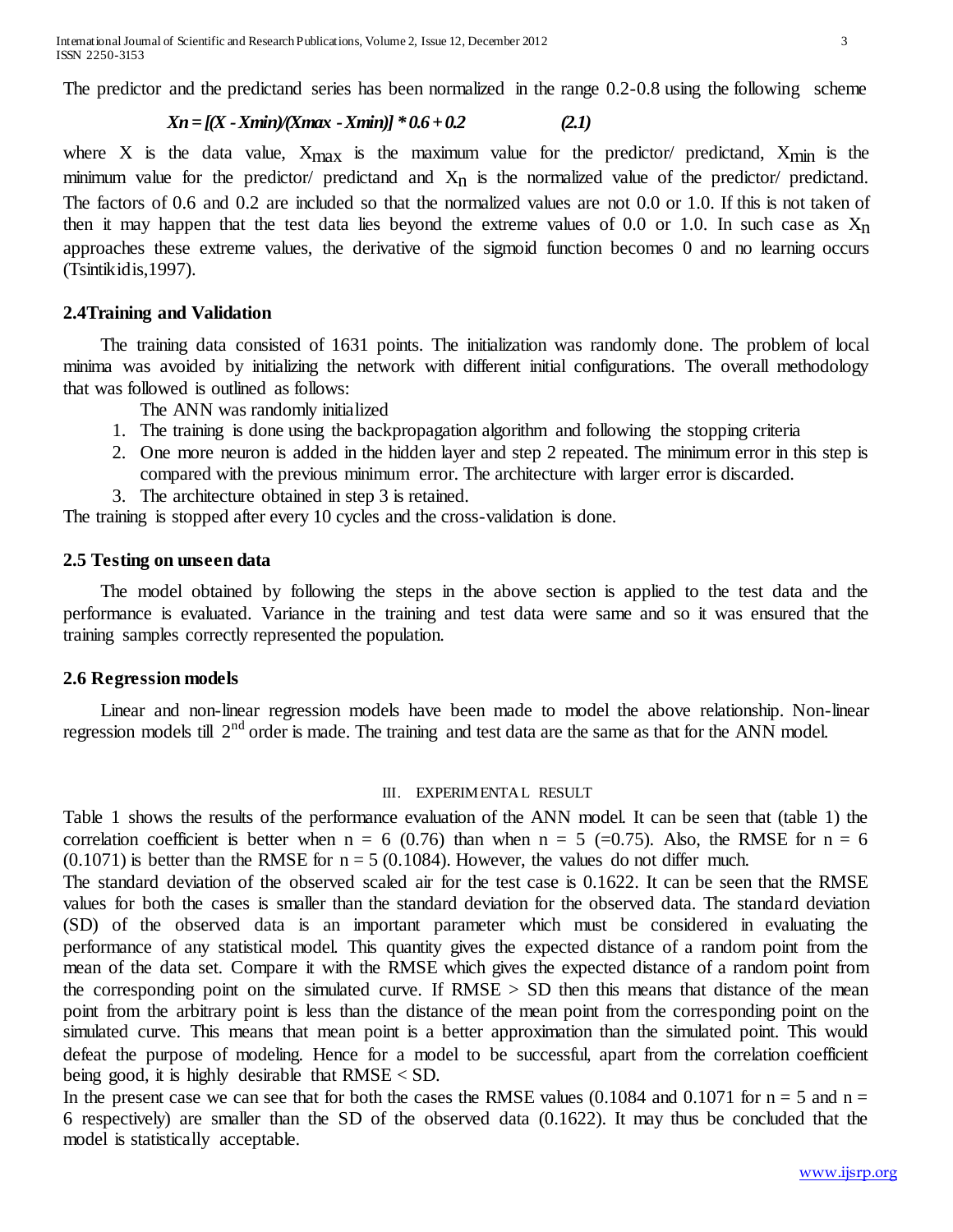The exercise was repeated with  $n = 7$  and  $n = 8$  and the validation errors were monitored. However, it was observed that no significant improvement in the performance is obtained on the validation errors but the performance on the training set was better.

 Regression models were developed to utilize the above correlations for forecasting with linear and nonlinear regressions. The entire data set of 1680 points was divided into two sets. As was the case with ANN, last 48 points were used as test case data and the remaining 1631 points were used for estimating the regression parameters.

The same predictor and predictand combination was used as was used in case of ANN. The following regression equations were obtained:

$$
Y = 0.07304 + 1.65805 * X - 1.04649 * X^2
$$
 (1)

The results of the analysis of the outputs of linear regression model on the test data is shown in table 1. The results are interesting when a comparison is to be drawn between the capabilities of the ANN and the regression models.

| Model                             | R    | <b>RMS</b> error |
|-----------------------------------|------|------------------|
| Regression $(1st order)$ , linear | 0.73 | 0.1090           |
| Regression $(2nd order)$          | 0.74 | 0.1081           |
| $ANN (n=5)$                       | 0.75 | 0.1084           |
| ANN $(n=6)$                       | 0.76 | 0.1071           |

**TABLE 1**

#### IV. CONCLUSION OF THE STUDY

 It has been observed that a simple ANN model with 6 neurons in the single hidden layer was successful in modeling the dynamical relationship in the all India rainfall pattern. It was seen that a good correlation coefficient was obtained along with an RMSE which was below the standard deviation of the observed data. This shows that the auto-correlations obtained may be due to some causal relationships of the air series with 1 months lag. If this is so, and if the same is discovered to a reasonable accuracy, the precipitation can be predicted to a reasonable accuracy. However, it may be too early to comment on the exact nature of the relationship and to design a better simulation model. Further, other correlations in the series have not been accounted for. A better method calls for the principal components analysis of the auto-correlated series' to determine better predictors.

It has been discussed that the beyond  $n = 6$ , the performance of the model on the validation set does not increase any further but the performance on the training data was better. The reason behind this may be that increasing the number of neurons in the hidden layer increases the network's capability to memorize the small variations in the data which may be due to noise rather than due to the presence of high frequency components. Had there been some small frequency components, increasing the value of n would have helped in determining those components and the results on the validation data would have improved. This implies that  $n = 6$  sets the degree of non-linearity in the relationship that contributes to the deterministic part of the relationship.

Non-linear regression analysis was done to critically analyze the usefulness of the ANN models while modeling the AIR with the single data set. That the ANN model is a better option than the linear regression model was observed. It may be concluded that the time series of the All India Rainfall has hidden features